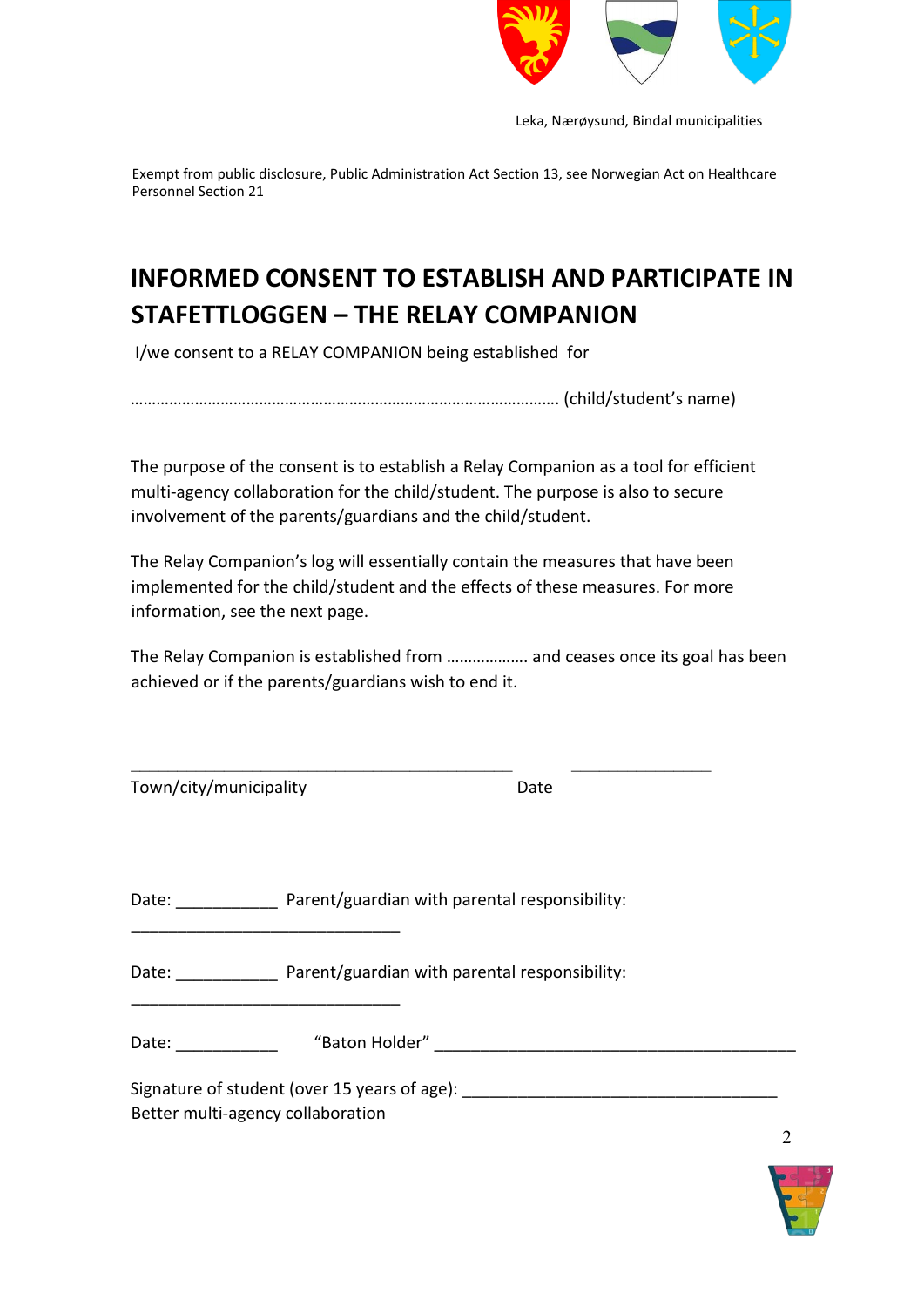# **Better multi-agency collaboration (BTI) – Relay Companion**

An introduction for parents in the BYN municipalities.

In the BYN municipalities we attach a high priority to the welfare of children and young people. This is why we have launched our Better Multi-Agency Collaboration (BTI) initiative. BTI is intended to secure early and better multi-agency collaboration and parent cooperation.

As a parent/guardian you will always have a Baton Holder who will be your contact person. The Baton Holder is an employee who has regular contact with your child/student.

#### **What is a Relay Companion?**

- $\triangle$  A Relay Companion is an electronic record of measures and involved practitioners.
- $+$  It collates all implemented measures and evaluation time lines.
- The Relay Companion provides an overview of which services and which experts are involved and which tasks are assigned to individuals.
- $\triangleq$  The Relay Companion is intended to secure efficient handovers for you and your child/student.
- Once consent has been obtained, the Relay Companion is always prepared in collaboration with the affected person(s). Those covered by the consent can access and read the Relay Companion's log.
- **← NB: Students/young people over the age of 15 can give their own consent to** the establishment of a Relay Companion.

### **When does a Relay Companion start?**

A Relay Companion is established when parents and the health clinic/kindergarten/school decides to take measures for the child/young person. The measures will relate to development areas where the child/student is expected to benefit from extra support for a short period or over time. Parents must grant written consent for the establishment of the Relay Companion. Consent must be re-obtained if multiple services are to be involved. Consent must also be obtained when the child/young person is transferred to another unit/service or moves to another municipality.

### **When does a Relay Companion end?**

The Relay Companion ends when you as parent together with other partners believe that the child/student is happy and that the measures have had the desired effect. As a parent you may end the Relay Companion's log at any time. When a log is ended, a

printout will be made and stored in the child's/young person's records in the kindergarten/school, or with a public service if they are involved.

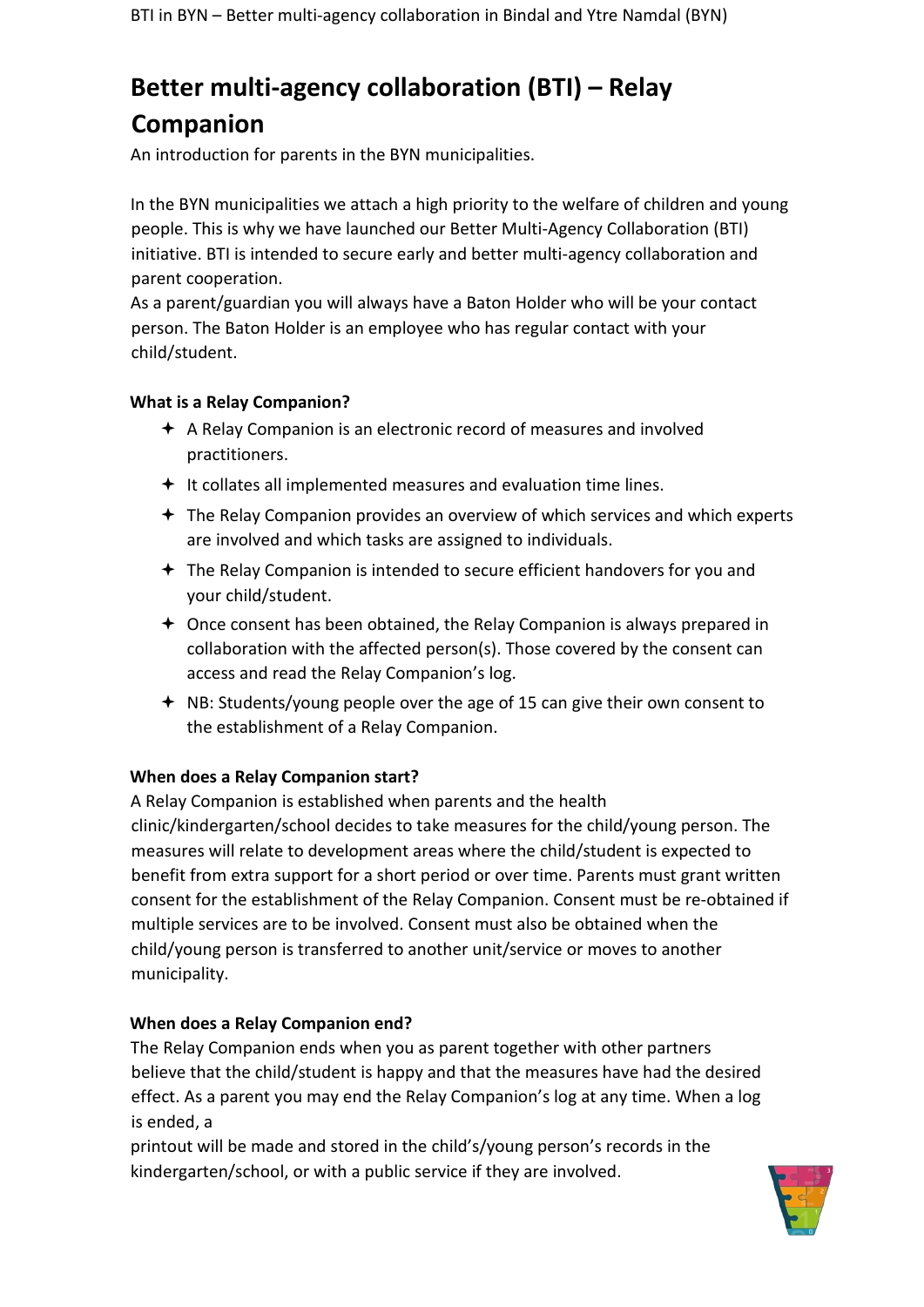#### **Access to the electronic Relay Companion:**

The electronic document is stored online.

Enter the following URL in the address bar: [http://www.bynloggen.no O](http://www.bynloggen.no/)nce you have opened the login page, log in using your Bank ID.

**Questions regarding the Relay Companion** should be directed to the kindergarten, school or public service you are collaborating with.